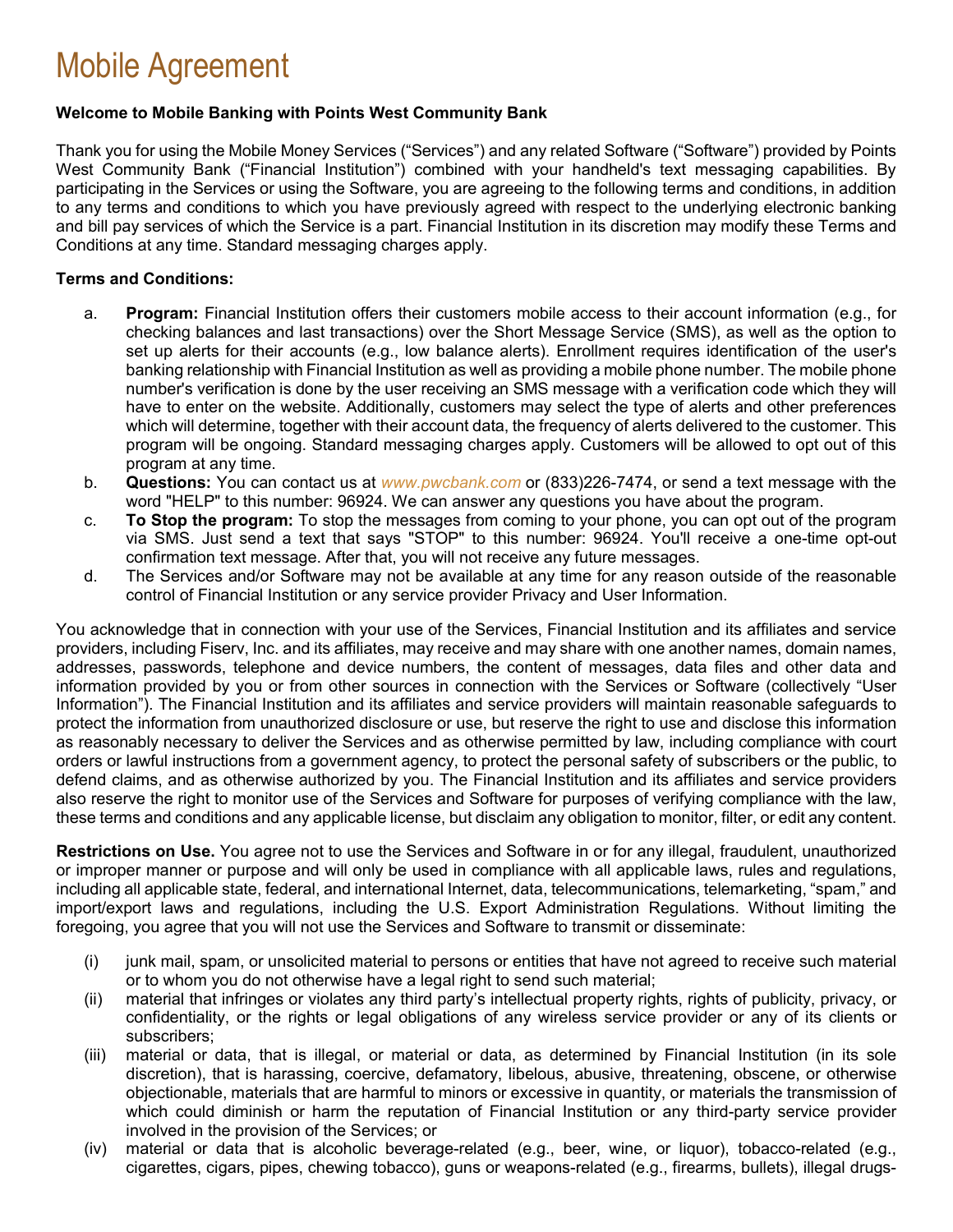related (e.g., marijuana, cocaine), pornographic-related (e.g., adult themes, sexual content), crime-related (e.g., organized crime, notorious characters), violence-related (e.g., violent games), death-related (e.g., funeral homes, mortuaries), hate-related (e.g. racist organizations), gambling-related (e.g., casinos, lotteries), specifically mentions any wireless carrier or copies or parodies the products or Services of any wireless carrier;

- (v) viruses, Trojan horses, worms, time bombs, cancelbots, or other computer programming routines that are intended to damage, detrimentally interfere with, surreptitiously intercept or expropriate any system, data, or personal information;
- (vi) any material or information that is false, misleading, or inaccurate;
- (vii) any material that would expose Financial Institution, any third-party service provider involved in providing the Services, or any other third party to liability; or
- (viii) any signal or impulse that could cause electrical, magnetic, optical, or other technical harm to the equipment or facilities of Fiserv or any third party.

You agree that you will not attempt to:

- (i) access any Software or Services for which your use has not been authorized; or
- (ii) use or attempt to use a third party's account; or
- (iii) interfere in any manner the provision of the Services or Software, the security of the Services or Software, or other customers of the Services or Software, or otherwise abuse the Services or Software.

**Fingerprint Login for Mobile Banking:** Fingerprint Login is an optional fingerprint sign-in method for PWCB Mobile Banking that may be available for certain Android® mobile devices that have a built-in fingerprint scanner. To use Fingerprint Login, you will need to first save your fingerprint on your mobile device (for more help with fingerprint scanning, contact the manufacturer that supports your mobile device). Fingerprints are stored on your device only and Points West Community Bank never sees or stores your fingerprint information. You acknowledge that by enabling Fingerprint Login, you will allow anyone who has a fingerprint stored on your device access to your personal and payment account information within PWCB Mobile Banking. Points West Community Bank reserves the right to suspend or disable this feature at any time. Fingerprint Login can only be associated with one Mobile Banking username at a time on a device. If your device does not recognize your fingerprint, you can sign in using your standard login credentials (e.g. password). To use Fingerprint Login for Mobile Banking on multiple devices, you will need to set it up for each device. You can enable or disable Fingerprint Login anytime within PWCB Mobile Banking. Android is a trademark of Google Inc.

## Mobile Deposit Agreement

This Agreement contains the terms and conditions for using Points West Mobile Deposit that Points West Bank ("we" or "us") may provide to you ("you" or "your"). The Internet Banking and Bill Payment Access User Agreement and the Rules & Regulations Applicable to all Points West Accounts and Cards ("Rules and Regulations"), also apply to transactions made using Mobile Deposit.

By using Mobile Deposit, you acknowledge and accept this Agreement.

**Features and Services:** Points West Mobile Deposit allows you to deposit money into certain accounts with your mobile device camera using the Points West Mobile Application or "Mobile App". To use Mobile Deposit, you must have agreed to the Internet Banking User Agreement.

**Charge:** There may be a charge to use this service. The Mobile App will inform you of the current charge to use the service prior to the completion of the transaction.

**Types of Checks:** You can only deposit checks using Mobile Deposit; however, there are some checks that you cannot deposit. These include:

- a. Checks payable to any person or entity other than you.
- b. Checks containing any alteration of which you know or believe to be fraudulent or not authorized by the owner of the account on which the check is drawn.
- c. Any checks that are not in original form with a signature, such as substitute checks or remotely created checks.
- d. Checks written off an account at a financial institution located outside the United States.
- e. Checks not payable in United States currency.
- f. Checks dated more than 6 months prior to the date of deposit.
- g. Temporary checks or counter checks (any check without a check number).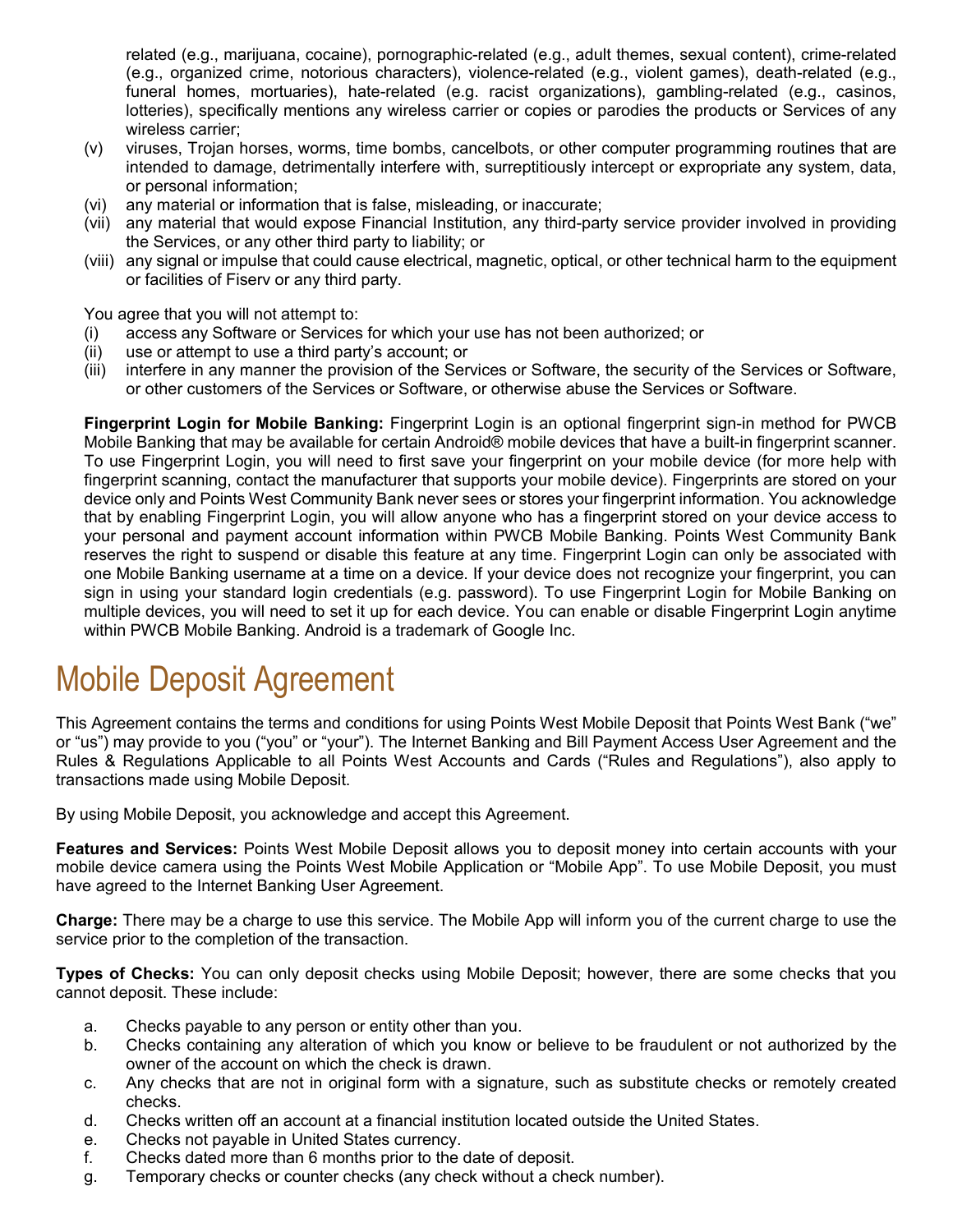Note that any check that you attempt to deposit using Mobile Deposit is subject to verification by Points West. We may reject an item for deposit for any reason and will not be liable to you. In such a case, you will need to deposit the item using other means, such as visiting a Points West branch. Endorsements: You must endorse the back of each check submitted through Mobile Deposit. You must endorse with 1) the words "For Deposit Only by Mobile Deposit" or "Mobile Deposit Only" or "For Remote Deposit Only" AND 2) the date of deposit. If the check being deposited has a box in the endorsement area that may be checked to indicate it is for mobile or remote deposit, you may check the box instead of writing in the endorsement area. In this case, the date of deposit is still required. Please note that if a check is not properly endorsed Points West Bank reserves the right to reject the check for deposit.

**Receipt:** We are not responsible for items that we do not receive. Processing and/or transmission errors can occur after we acknowledge receipt that may impact transaction completion.

**Cut off Times for Deposits:** Deposits made via Mobile Deposit must be made before 2 PM Mountain Standard Time in order to be considered deposited same day. Deposits made after 2 PM Mountain Standard Time will be considered deposited the next business day. A business day is Monday through Friday, excluding Federal Holidays.

**Availability of Funds Deposited:** Checks are subject to verification by Points West and may be rejected for any reason without liability to you. If the check is verified by Points West, the balance of the check will be made available to you the first business day after the day of deposit in most cases. There are some reasons that you may have delayed availability such as a history of repeated overdrafts, or checks totaling more than \$5,000 deposited on the same day (a complete list of these reasons is available in the Rules and Regulations). In such cases, you will receive full availability by the seventh business day after the day of deposit. If your account has been open 30 days or less, however, you may not receive full availability until the ninth business day after the day of deposit. If the check is not approved, the amount that was made available to you will be removed from your account and you will be notified that we could not accept your deposit. Notifications of delayed availability or disapproval of the deposit may not be available to you via the Mobile App and instead may come via the mail or other acceptable means. There is additional information relating to availability in the Rules and Regulations. You can get a copy on our website or by calling (833)226-7474.

**Destruction of Original Check:** Once you receive full credit for the check, you must destroy the check. Shredding it is one way to destroy it. Destroying the check prevents it from being presented for deposit another time. You will be liable for checks that are presented more than once.

**Image Quality:** The image of an item transmitted to Points West must be legible. You must capture the front and back of each check deposited.

**Changes/Removal of Service:** We may, in our sole discretion, modify, add or remove portions of the service or end the service at any time without notice. We may turn off the service to you if we suspect fraud, if you misuse Mobile Deposit, have excessive overdrafts or returned items or for other reasons in our sole discretion.

**Limitations:** When using Mobile Deposit, you may experience difficulties that are outside the control of Points West or there may be times when Mobile Deposit is not available. We are not responsible for any difficulties or any damages that you may incur as a result of these difficulties or unavailability.

**Compatible Hardware and Software:** In order to use Mobile Deposit, you must use, at your expense, compatible hardware and software. We are not responsible for any third-party software you may need to use Mobile Deposit. We may change requirements at any time without prior notice. You may need to upgrade the Mobile App to use Mobile Deposit. A software update is the best way to keep your phone secure. Software updates regularly provide security patches; for that reason, we highly recommend and may require you to keep your phone current. Updates are released at different times depending on your provider.

**Deposit Limits:** There is a \$3,000 limit per check and \$5,000 aggregate daily limit for items deposited via Mobile Deposit. These limits may change from time to time without prior notice to you.

**Errors:** You must notify us of any errors (or suspected errors) related to the items deposited through the Services as soon as possible after they occur, and in no event later than 30 days after the related Points West account statement is sent. You can contact us by calling (833)226-7474 or by visiting a Points West branch. Unless you notify us within 30 days, the account statement containing the deposits made through the Services is deemed correct, and you cannot bring a claim against us for any alleged errors.

# Alerts Terms and Conditions